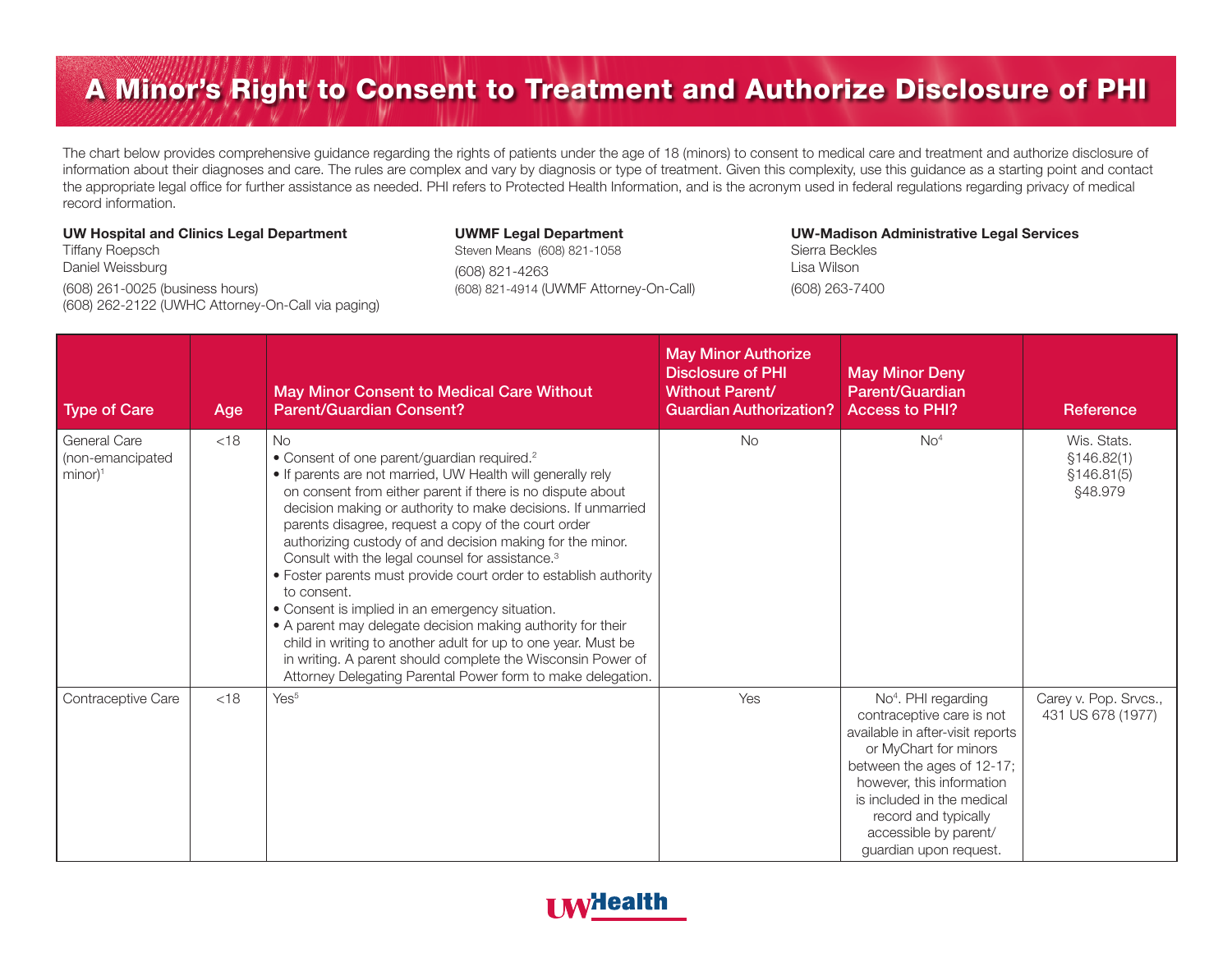| <b>Type of Care</b>                                                                                                                | Age       | <b>May Minor Consent to Medical Care Without</b><br><b>Parent/Guardian Consent?</b>                                                                                                                                                                                                                                                                                                                                                                                       | <b>May Minor Authorize</b><br><b>Disclosure of PHI</b><br><b>Without Parent/</b><br><b>Guardian Authorization?</b> | <b>May Minor Deny</b><br><b>Parent/Guardian</b><br><b>Access to PHI?</b>                                                                  | Reference                                                                                                                   |
|------------------------------------------------------------------------------------------------------------------------------------|-----------|---------------------------------------------------------------------------------------------------------------------------------------------------------------------------------------------------------------------------------------------------------------------------------------------------------------------------------------------------------------------------------------------------------------------------------------------------------------------------|--------------------------------------------------------------------------------------------------------------------|-------------------------------------------------------------------------------------------------------------------------------------------|-----------------------------------------------------------------------------------------------------------------------------|
| <b>Pregnancy Testing</b><br>and Obstetrical<br>Healthcare or<br>Screening                                                          | < 18      | Yes <sup>5</sup>                                                                                                                                                                                                                                                                                                                                                                                                                                                          | Yes                                                                                                                | No <sup>4</sup>                                                                                                                           | Wis. Stats.<br>§48.981(2m)(b)2<br>\$146.82(1)<br>\$146.81(5)                                                                |
| Sexually<br>Transmitted<br>Disease Testing and<br>Treatment                                                                        | < 18      | Yes                                                                                                                                                                                                                                                                                                                                                                                                                                                                       | Yes                                                                                                                | NO <sup>4, 10</sup>                                                                                                                       | Wis. Stats.<br>\$252.11(1m)<br>\$146.82(1)<br>\$146.81(5)                                                                   |
| Abortion<br>(non-emancipated<br>minor)                                                                                             | <18       | No. Both minor and parental consent is required under most<br>circumstances; however, there is a provision for judicial waiver<br>of this requirement. Exceptions include emergency, sexual<br>assault, suicide risk, incest, parental abuse.7                                                                                                                                                                                                                            | Yes                                                                                                                | No <sup>4</sup>                                                                                                                           | Wis. Stats. §48.375                                                                                                         |
| Abortion<br><i>(emancipated)</i><br>minor)                                                                                         | $<$ 18    | Yes. Statute defines emancipated minor as one who is or<br>has been married; has previously given birth; or is freed from<br>the care, custody, control of parents with little likelihood of<br>returning. Document basis for determination of emancipation<br>and obtain copy of legal documents (e.g., birth certificate,<br>marriage certificate) if necessary.                                                                                                        | Yes                                                                                                                | Yes                                                                                                                                       | Wis. Stats. §48.375                                                                                                         |
| Alcohol or Drug<br>Abuse Assessment.<br>Evaluation.<br>or Treatment<br>(Outpatient or<br>Detox Admission<br><b>Under 72 Hours)</b> | <12       | Yes. Services may be rendered only if the parent/guardian<br>cannot be found or there is no parent with legal custody of the<br>minor. Notify parent/guardian as soon as practicable. Consent<br>must be obtained from a parent/guardian before: (i) performing<br>a surgical procedure, (ii) administering a controlled substance<br>(except to detox), (iii) admitting minor for inpatient treatment<br>(except to detox), or (iv) if detox admission exceeds 72 hours. | No. Consult with legal<br>counsel.                                                                                 | No. <sup>4</sup> Consult with legal<br>counsel.                                                                                           | Wis. Stats.<br>\$51.47(1)<br>§51.30(4)(b)20<br>Wis. Admin. Code<br>HFS 92.05(1)(c)<br>HFS 92.06(2)                          |
| Alcohol or Drug<br>Abuse Assessment,<br>Evaluation,<br>or Treatment<br>(Outpatient or<br>Detox Admission<br><b>Under</b> 72 Hours) | $\geq$ 12 | Yes. However, consent must be obtained from a parent/<br>guardian before: (i) performing a surgical procedure, (ii)<br>administering a controlled substance (except to detox), (iii)<br>admitting minor for inpatient treatment (except to detox), or (iv)<br>if detox admission exceeds 72 hours.                                                                                                                                                                        | Yes                                                                                                                | Yes.<br>Must obtain minor's consent<br>before billing 3rd party. If<br>minor refuses consent.<br>minor is responsible for all<br>charges. | Wis. Stats.<br>\$51.47(1)<br>§51.30(4)(b)20<br>Wis. Admin. Code<br>HFS 92.06(2)<br>77 Op. Att'y Gen. 187,<br>189-191 (1988) |
| Alcohol or Drug<br>Abuse Treatment<br>(Inpatient Over 72<br>Hours)                                                                 | < 18      | <b>No</b>                                                                                                                                                                                                                                                                                                                                                                                                                                                                 | No <sup>4</sup> . Consult with legal counsel.                                                                      |                                                                                                                                           | Wis. Stats. §51.47(2)<br>Wis. Admin. Code<br>HFS 92.05(1)(c)<br>HFS 92.06(2)                                                |
| <b>HIV Testing</b>                                                                                                                 | $<$ 14    | <b>No</b>                                                                                                                                                                                                                                                                                                                                                                                                                                                                 | <b>No</b>                                                                                                          | No <sup>4</sup>                                                                                                                           |                                                                                                                             |
| <b>HIV Testing</b>                                                                                                                 | $\geq$ 14 | Yes                                                                                                                                                                                                                                                                                                                                                                                                                                                                       | Yes                                                                                                                | Yes                                                                                                                                       | Wis. Stats.<br>§252.15(3m)(c)                                                                                               |